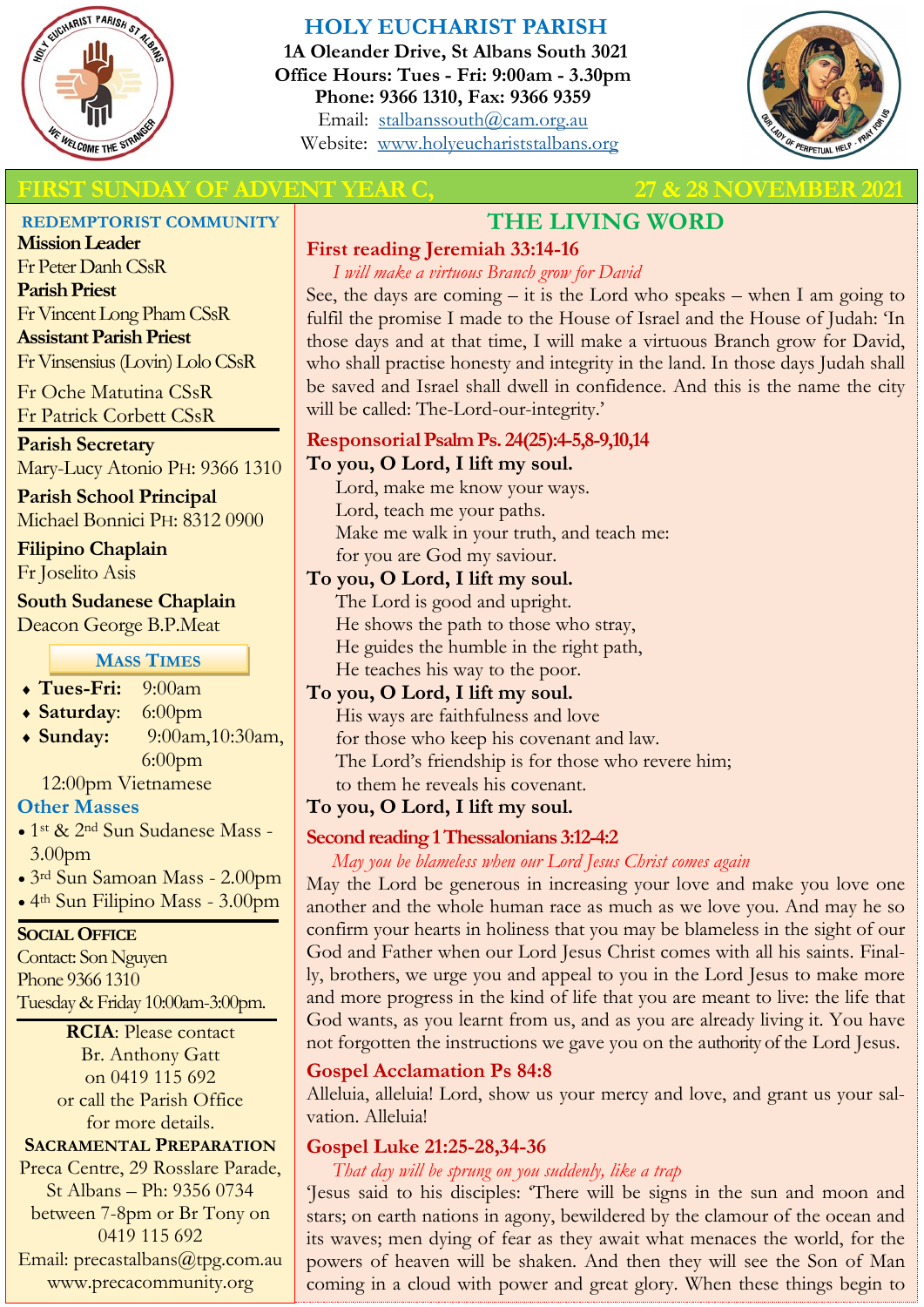take place, stand erect, hold your heads high, because your liberation is near at hand.

'Watch yourselves, or your hearts will be coarsened with debauchery and drunkenness and the cares of life, and that day will be sprung on you suddenly, like a trap. For it will come down on every living man on the face of the earth. Stay awake, praying at all times for the strength to survive all that is going to happen, and to stand with confidence before the Son of Man.'

#### **REFLECTION ON THE GOSPEL**

Today's gospel passage, with its vivid description of the end-time signs, may seem a strange choice of reading for Advent and the beginning of the Church year. Its depiction of global devastation has a particular resonance in a post-industrial world faced with climate crisis. Some may be tempted to interpret "apocalyptic" events of today as the judgement of an interventionist God. This is far from the truth. Our mindless exploitation of planetary resources has brought its own judgement and we must struggle together to save our planet from further destruction.

Advent and Christmas are about the coming "in power and great glory" of the One who brings the liberation of God. The earliest Christians believed that Jesus would soon return and bring everything to completion. Some decades after Jesus' death, Luke's community had come to realize that the "final" coming of Christ was not just as imminent as they had expected. They needed to be reminded that a delayed return was no excuse for lack of vigilance. Luke warns against activities and attitudes that de-sensitize the heart or the human spirit. For Luke, an attentive heart and constant prayer for the strength to withstand whatever comes is the proper stance for the Christian believer. An attentive heart will be attuned to the cry of the earth and the cry of those rendered poor by those who exploit the goods of the earth. The image of Jesus coming on the clouds belongs within an ancient understanding of the structure of the world in which God and God's heavenly court are located in the heavens above. It might function in our times as a reminder that the Incarnation, "God's becoming material" (Karl Rahner), is an ongoing cosmic event, not just a once-off event limited to one place and one time.

We might do well to read this gospel passage against the backdrop of today's first reading from Jeremiah that looks to the fulfillment of God's promise of the "virtuous branch for David". The organic metaphor of the branch reminds us of the interconnectedness of God's people and of all being across the ages. The virtue of the expected descendant of David finds expression in honesty and integrity, literally "justice and righteousness/right relationship". Justice in the Hebrew tradition is about redress in the law courts for the most vulnerable. Righteousness is about right relationships as

well as the equitable sharing and proper use of Earth's resources. Justice and righteousness are two sides of the one coin. Where they are absent, there is no liberation. Our prayer and practical action this Advent might embrace the plight of the earth itself and the concerns of those who yearn for liberation from various forms of oppression. We might remember those seeking asylum among us and those who have been granted refugee status yet still await the justice of resettlement in our country. Our Advent could make a difference to their Christmas.

#### **By Veronica M. Lawson RSM**

#### **ADVENT IS A TIME FOR GREATER SILENCE AND PRAYER**

Advent is a season of very special graces! It is time of waiting, hope and joy. Waiting—for the birth of Our Lord and Savior Jesus Christ; Hope—because Jesus



came to save us; finally Joy because Jesus' birth, life and Resurrection is a promise of eternal life for those who obey His commandments and love Him.

#### **Silent Night**

On Christmas Eve it is most appropriate to sing the hymn *Silent Night.* In the profound depths of that most special night Jesus was born in silence. How important silence is for those who truly are seeking the presence of God. The prophet Elijah sought God in his mountain experience. This mysterious God was not found in the earthquake, nor in the peals of thunder, nor in the flashes of lightning. Rather the Almighty God could be found in the gentle whispering of the wind, in the gentle breeze.

In the midst of a world so absorbed in noise—you might even call it "noise pollution"—there is an urgent need for silence. Indeed, there are many positive fruits that flow from silence. We will mention just a few so as to encourage us to seek out times in our day for silence.

#### **1. Clarity of Thought**

For us to have great clarity in our thought process we have an absolute need for silence. Bombarded by a constant onslaught of noise as we are, silence renders a clear, transparent, and honest thought life to blossom and bring forth fruit. The sublime theological writings of Saint Thomas Aquinas were written in silence. The literary expertise of the writings of Shakespeare were born of silence. The penetrating depth and insight of the theory of relativity discovered by Albert Einstein took place in the aura of silence. The greatest mystics, contemplatives and saints encountered God in silence. So may all of us relish moments of silence in our daily lives!

#### **2. Detecting Temptation**

In our lives we are constantly being bombarded by negative thoughts and the source of these are the enemy that we call the devil. Saint Ignatius calls him "the ene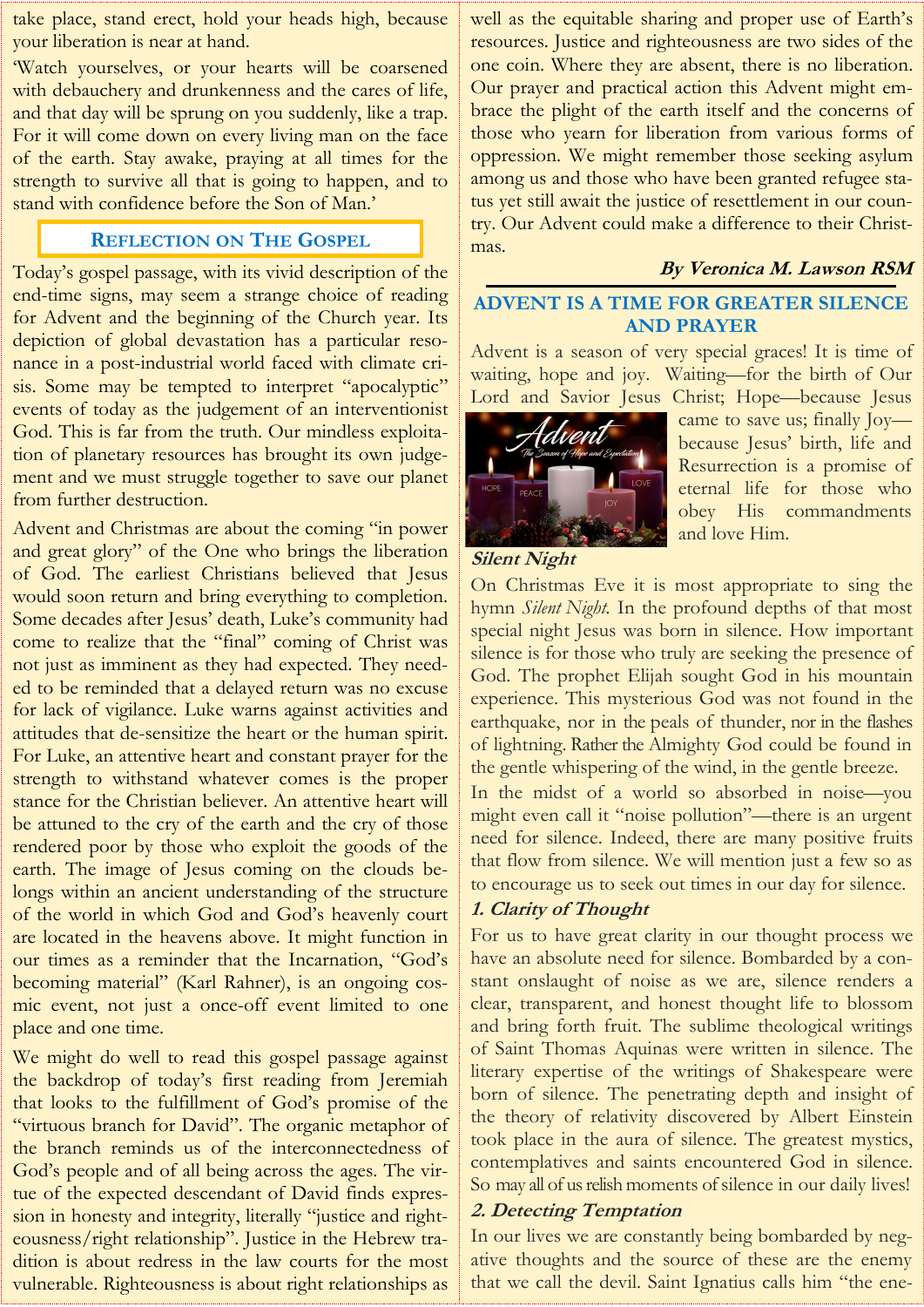my of our salvation"; Saint Thomas Aquinas calls him the "Tempter"; Saint Peter compares him to an angry lion on the loose seeking to devour us. If we do not have moments of silence, zones of silence, then it will prove almost impossible for us to be able to discern and detect the ugly tail of the devil who is always seeking ways to tempt us, manipulate us, and coax us to fall into sin. Silent reflection gives us a more acute awareness of the strategies and manipulations of the enemy of our salvation.

In the desert Jesus was in silence as He prayed and fasted. The devil attacked Jesus but He rebuffed the enemy relying on the power and efficaciousness of the Word of God. "Man does not live on bread alone but on every word that comes forth from the mouth of God." Much of spiritual warfare must be engaged in through silence and prayer.

#### **3. Heavenly Inspiration**

Not only can we pick up the tactics of the enemy in the depths of a silent and discerning heart, but even more important we can pick up the *Heavenly vibes*—meaning, the inspirations that come from the Holy Spirit. As a matter of fact, God is always present; His whole being penetrates and permeates the whole universe. God is really never absent from us, but we can so easily become absent from Him. A dogmatic atheist who categorically denies God's existence, cannot alter or modify to the slightest degree the reality of God's existence. Saint Paul quoted the Greek poet with reference to God's omnipresence: "*In Him we live and move and have our being."*

This being said, the Holy Spirit desires to speak to our heart but He respects our liberty to the max! If we are too busy and overly engrossed in noise, frenetic activities, non-stop movement and constant clatter then there is no room for the Holy Spirit to speak to our hearts through His heavenly inspirations. Never forget: The Birthday of the Church—Pentecost was preceded by fervent prayer, fasting, the presence of Our Lady (Mystical Spouse of the Holy Spirit), and silence. Therefore, with silence and a recollected heart we can pick up those *Heavenly vibes*and be transformed by God Himself—the Holy Spirit!

#### **4. Discerning the Will of God**

Discovering the will of God in our lives and striving to implement it is indeed the key to holiness as well as peace of mind, heart, and soul. If we are running a mile a minute, if we are moving like a chicken with its head cut off, if we are in a constant state of agitation, if we have fallen into a perpetual state of activism putting our actions above God Himself, then it will be very difficult if not impossible to discern God's will in our lives. Discernment of one's vocation or one's state of life is possibly the most important decision in one's entire life. Marriage or the single life, priesthood or the religious life—the choice one makes in this vocational arena is of paramount importance. A wrong choice due to excessive noise, little or no reflection, bad advice from

worldly friends can prove to be nothing less than a disaster.

For this reason, Saint Ignatius of Loyola, who has bequeathed to the world the Spiritual Exercises, offers a series of reflections, meditations, so as to help the retreatant discern what is his/her state of life. This Ignatian process of discernment done in SILENCE and reflection with a well-trained spiritual director can prove to be invaluable in choosing one's vocation, giving honor and glory to God, and pursuing one's own personal conversion and sanctification. This cannot be done without silence!

#### **5. The Example of St. Joseph**

Great Saint Joseph is the earthly father of Jesus who is the Eternal Son of the Father; Saint Joseph is also the husband of Mary, the Queen of angels and saints. Theology gives to Saint Joseph the cult of protodulia—first in veneration among the saints. A very interesting note about the great Saint Joseph is his profound silence. We have no recorded word of Saint Joseph in all of Sacred Scripture. The silence of Saint Joseph speaks eloquently. He was silent, as an example to us, so that we would learn in silence to listen to the Word of God and put it into practice. In sum, may we all appreciate and value SILENCE. If done with an attitude of prayer, God will speak most eloquently in the depths of our hearts.

#### **By FR. Ed Broom, OMV**

## **PLEASE NOTE DECEMBER BAPTISM WILL BE ON THE 4 DECEMBER 10AM - ENGLISH & 11AM VIETNAMESE. THERE WILL BE NO BAPTISM IN JANUARY 2022. THANK YOU FOR YOUR COOPERATION.**

#### **UPCOMING CELEBRATIONS**

 **Thanksgiving Mass at 6pm and Christmas Carols at 7pm - Fri. 17 Dec. 2021 Advent & Christmas** 

 **Reconciliation – Rite 2 in English Wed. 8 Dec. 2021 at 7.30pm & Wed. 15 Dec. 2021 at 7.00pm**

- **Christmas Eve – Friday 24 December 2021 7pm & 12am (midnight)**
- **Christmas Day – Saturday 25 at 10am**
- **Dawn Masses 16th – 24th December 5.00am**